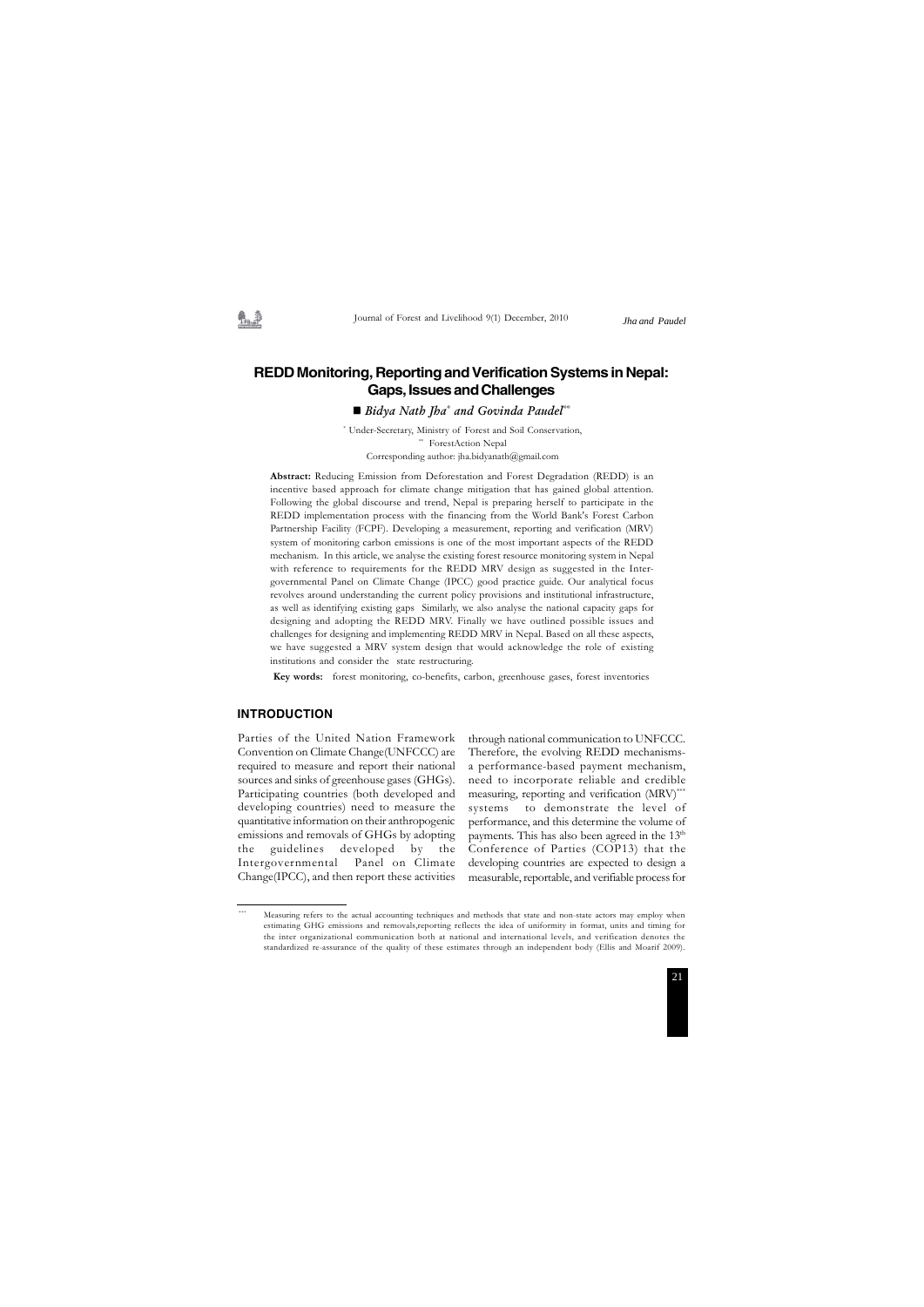

anthropogenic emissions reductions, which can be enabled by technology, finance and capacity building (Breidenich and Bodansky 2009).

乳垫

Nepal is member country of UNFCCC since 2005. Nepal is preparing for participation in the REDD mechanisms; it has developed a Readiness Preparation Proposal (RPP) with financial assistance from the World Bank's Forest Carbon Partnership Facility (FCPF). In this context, preparation of a reliable and credible MRV system has been one of the vital elements of the REDD readiness process. The RPP aims at designing a monitoring system for GHGs emissions and other benefits and impacts over time. However, the country's preparedness in this aspect is slow because of limited understanding about the MRV requirements and the existing available information on forest cover and land-use change.

Therefore, it is imperative to understand the existing institutional infrastructure, availability of information, and capacity to meet the standards specified in the RPP. This MRV paper assesses the existing and potential issues and challenges for designing the REDD MRV system in Nepal. Information for this paper was collected from REDD documents, the IPCC good practice guidelines\*\*\*\*, and other relevant literature. This paper outlines the existing forest monitoring practices, analyses the gap in existing forest monitoring systems, and identifies issues and challenges to develop an effective REDD MRV system in Nepal. It also elucidates several methods adopted for monitoring deforestation and forest degradation in Nepal in the past, and also sheds light on the several policy provisions and institutional arrangements for supporting

past monitoring provisions. Finally, it analyses gaps in the existing forest monitoring practices that need to be addressed in order to design an effective REDD+ MRV mechanism in Nepal.

## **ASSESSMENT OF FOREST MONITORING SYSTEM IN NEPAL**

Realizing the importance of monitoring in forest management, a monitoring system was adopted in Nepal in the 1960s. Since then, forest resource assessments have been carried out on a periodic basis using different methodological tools, and have also been given space in forest sector policy and legal frameworks. Understanding of the policy provisions, institutional architecture and methodological approach for forest monitoring provides insights to designing an effective MRV system for REDD in Nepal.

## **POLICY PROVISIONS AND INSTITUTIONAL ARCHITECTURE**

The Master Plan for the Forestry Sector (MPFS 1989) identified the need for forest resource statistics in scientific forest management in Nepal. This plan identified the need a Forest Resource Information-Decision System (FRIDS) with adequate human resources (MPFS 1989) and the establishment of a National Land Resource Centre (NLRC) for generation and management of nationwide forest-related spatial data. The NLRC was envisaged as a facilitator unit in the policy and plan formulation process and in management and decision-making in the forestry sector of Nepal.

The Department of Forest Research and Survey (DFRS) has become the only department in the

Good Practice Guideline refers to the response to the invitation by the (UNFCCC) to the Intergovernmental Panel on Climate Change (IPCC) to develop good practice guidance for land use, land-use change and forestry. It provides supplementary methods and good practice guidance for estimating, measuring, monitoring and reporting on carbon stock changes and greenhouse gas emissions under Article 3, paragraphs 3 and 4, and Articles 6 and 12 of the Kyoto Protocol.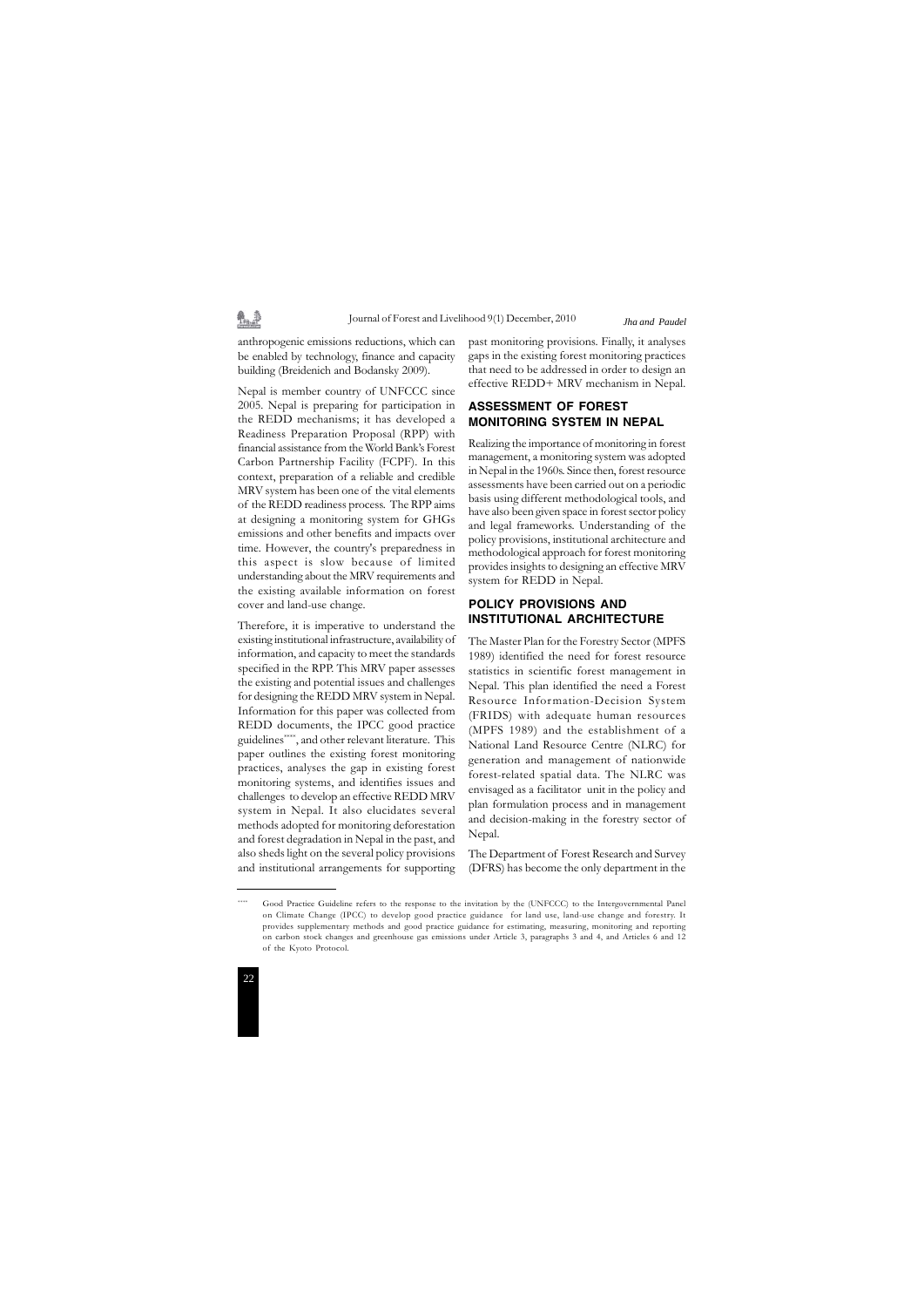# 最適

Journal of Forest and Livelihood 9(1) December, 2010

Ministry of Forest and Soil Conservation (MOFSC) to deal with the issue of forestry research in the country. A total of 104 staff are working in the DFRS, among which two-thirds are technical forestry staff (DFRS 2004). However the department lacks the legal tools to deal with the forest research and survey related issues. The DFRS is responsible for conducting the periodic national forest inventories, updating the forest cover maps and other forestry information at national level. Although, there are some field research stations at different localities throughout Nepal, the DFRS does not have local offices at either the district or regional levels. Instead of recognizing the role of DFRS, Forest Act 1993 and Regulations 1995 have authorized the District Forest Office (DFO) to prepare district-level Forest Management Plan with periodic resource inventories. Nonetheless, such plans have been prepared based on secondary information, mostly from the Land Resource Mapping Project (LRMP) statistics, which were prepared in 1978-1979.

Additionally, the Department of Survey under the Ministry of Land Reform and Management (MLRM) has also been involved in land-use related spatial data acquisition, storage, analysis and dissemination since 1961-1962 in Nepal.

## **Methods Adopted for the Forest Resource Assessment in Nepal**

Originally, the forest monitoring system in Nepal was designed with the purpose of generating revenue from the forestry sector. The forestcover maps were used for the preparation of working plans. Later the objectives of forest inventories were reoriented to generate different variables like forest biomass, forest density required at national and district levels. Therefore, in each successive national forest inventory (NFI) assessment, more forest variables were included. A brief outline of the different methodologies adopted in the national forest inventories and land use assessments in Nepal over the past few decades is presented in table 2.

| <b>Forest Monitoring</b><br><b>Efforts:</b>    | Leading<br>Organization                                 | Methodology<br>Adopted                                                                         | Major Output<br><b>Variables</b>                                            |
|------------------------------------------------|---------------------------------------------------------|------------------------------------------------------------------------------------------------|-----------------------------------------------------------------------------|
| <b>First NFI (1960s)</b>                       | Resources<br>Forest<br>Survey Office, USAID             | • Aerial Photographs<br>Field measurement<br>٠<br>with Grid<br>Systematic Sampling<br>Design   | Forest<br>resource<br>information<br>and<br>forest cover maps               |
| District Forest<br>Inventories (1968-<br>1989) | Forest Survey Division<br>(Now DFRS)                    | Aerial Photographs and<br>Ground Measurement                                                   | District forest cover<br>maps and forest<br>statistics                      |
| <b>LRMP</b> (1986)                             | GoN and Kenting<br>Sciences<br>Earth<br>Limited, Canada | Aerial photographs<br>$(1:12000$ resolution)<br>Landsat imagery and<br>٠<br>field verification | Wall to wall hardcopy<br>٠<br>Land utilization map<br>▪<br>at 1:50000 scale |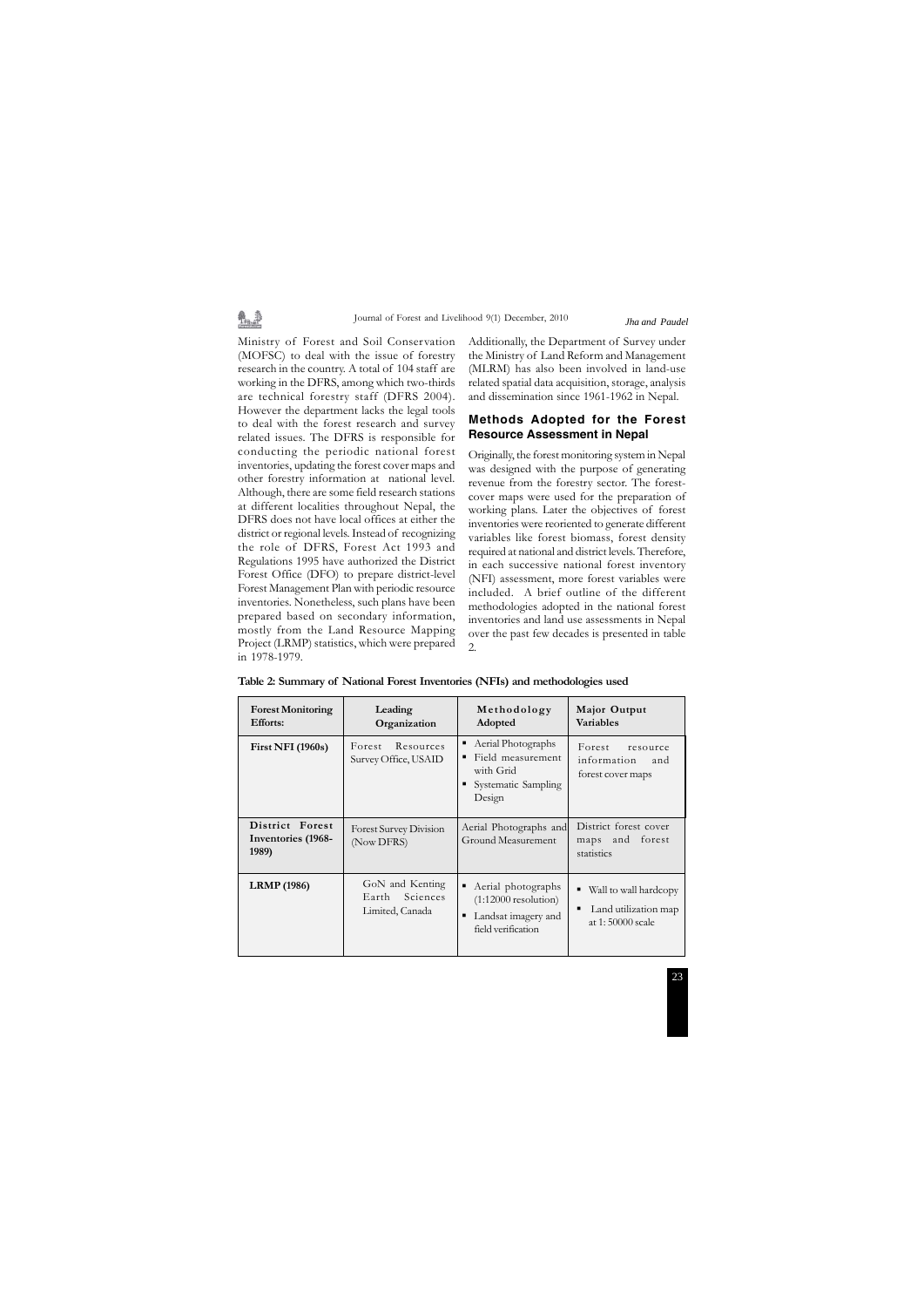## 乳色

#### Journal of Forest and Livelihood 9(1) December, 2010



## **ANALYSIS OF GAPS OF EXISTING FOREST MONITORING WITH RESPECT TO REDD MRV**

The IPCC has its own sets of requirements for REDD MRV. Nepal has a long way to go to meet the standards of the IPCC Good Practice Guidance (GPG) for MRV mechanisms. This section thus highlights the prominent gaps of the existing forest monitoring system in Nepal with respect to the REDD MRV requirements.

## **Methodological Gaps**

3 tiers of IPCC guidelines

IPCC GPG has recommended a number of optional measures (tiers\*\*\*\*\*) for measuring and

recording deforestation and forest degradation. Countries can choose the suitable tiers based on the availability of baseline information, financial resources and technical capacities. Nepal has chosen to adopt tier 2 for now and is preparing to develop its national capacity to shift to tier 3(for details on tiers see table 5). Based on different literature on the NFIs of Nepal, Table 3 identifies gaps in the existing monitoring and recording system in Nepal.

*Jha and Paudel*

| <b>Forest Monitoring</b><br><b>Efforts:</b>                                      | Leading<br>Organization    | Methodology<br>Adopted                                                                                                                                   | Major Output<br><b>Variables</b>                                                 |
|----------------------------------------------------------------------------------|----------------------------|----------------------------------------------------------------------------------------------------------------------------------------------------------|----------------------------------------------------------------------------------|
| Second<br><b>NFI</b><br>(1990s)                                                  | DFRS and FRISP,<br>Finland | Satellite Images (Landsat<br>TM of 30 m resolution),<br>aerial photographs,<br>Photo point sampling<br>method                                            | National level and<br>Region wise forest area<br>and stocking estimates          |
| JAFTA,<br>Forest<br>Classification (2000)                                        | JAFTA, Japan               | Satellite<br>images<br>(Landsat TM and IRS<br>1D satellite data),<br>ground checking and<br>Field Sampling                                               | Forest area classification at<br>the national scale, and<br>Forest resource maps |
| Forest<br>Cover<br>Change Analysis<br>(1990 to 2000)                             | DoF                        | Satellite<br>imageries<br>TM),<br>(Landsat<br>topographic<br>Maps<br>(1:25000),<br>tield<br>verification<br>and<br>rectification, no ground<br>sampling. | Terai districts only,<br>1:25000 map                                             |
| Sources: (Acharya and Dangi 2009; Shearman 2009; DoF 2005; FAO 2005; JAFTA 2000; |                            |                                                                                                                                                          |                                                                                  |

Shrestha *et al*. 2001; NFI 1994)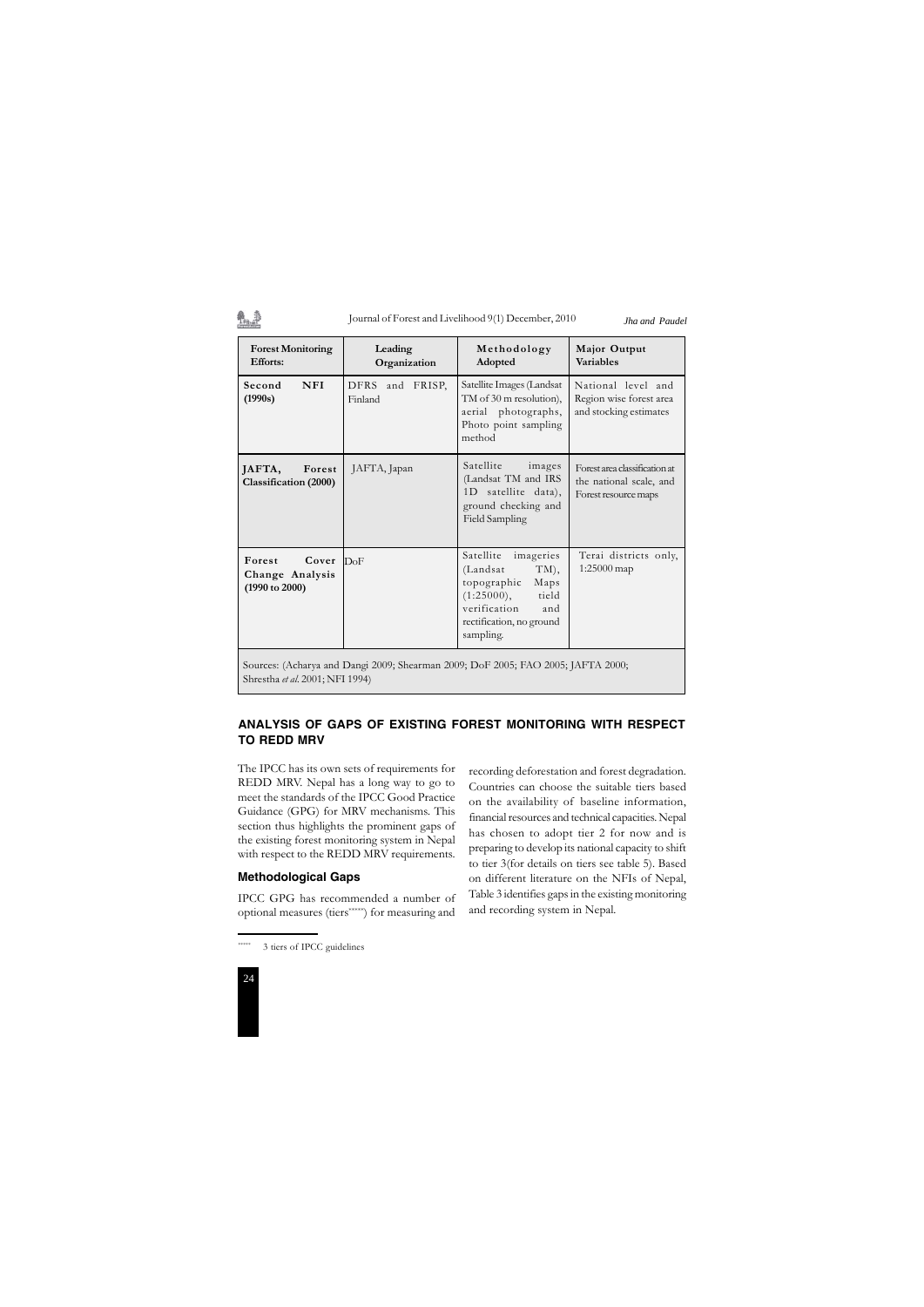## Journal of Forest and Livelihood 9(1) December, 2010 *Jha and Paudel*

鼎录

**Table 3: Analysis of gaps in the existing forest monitoring system in Nepal with respect to REDD MRV**

**Area of Monitoring Existing Practices Identified Gaps Deforestation** Remote Sensing (RS) application:Satellite Imageries and Aerial Photographs (APs) of different scales or resolutions RS data was mostly based on medium resolution images or APs Need to depend on RS data from external sources Methodology used for each periodic inventory differs, making them incompatible with other inventories Trees outside of forest areas were not considered Lack of stratification Field Inventory: Grid-based systematic sampling design in most of the inventory case Lack of regular interval sampling Lack of a permanent sample plot Variation in sampling design in each inventory Different output variables considered in each inventory Drivers of deforestation ignored **Forest Degradation** Selective Felling Monitoring: Measured in gross methods of growing stock inventory Need for more specific monitoring Lack of periodic data from PSP Forest Fire Monitoring: On a case-by-case basis and measured in gross terms Need specific monitoring mechanism Lack of mechanism to detect fire Lack of forest-fire zoning Grazing Impact Monitoring: Existing practices ignore it Not considered in previous forest inventories Hard to determine methodology for monitoring grazing impact Insect Pest and Diseases Damages Monitoring: Need for more specific monitoring Lack of periodic data from PSPs Other Natural Hazard Impacts Monitoring: Hazard monitoring does not form part of NFIs in Lack of data on forest loss by natural hazards Difficulty to delineate natural hazards in

Nepal.

forest cover maps

Carbon stock loss not considered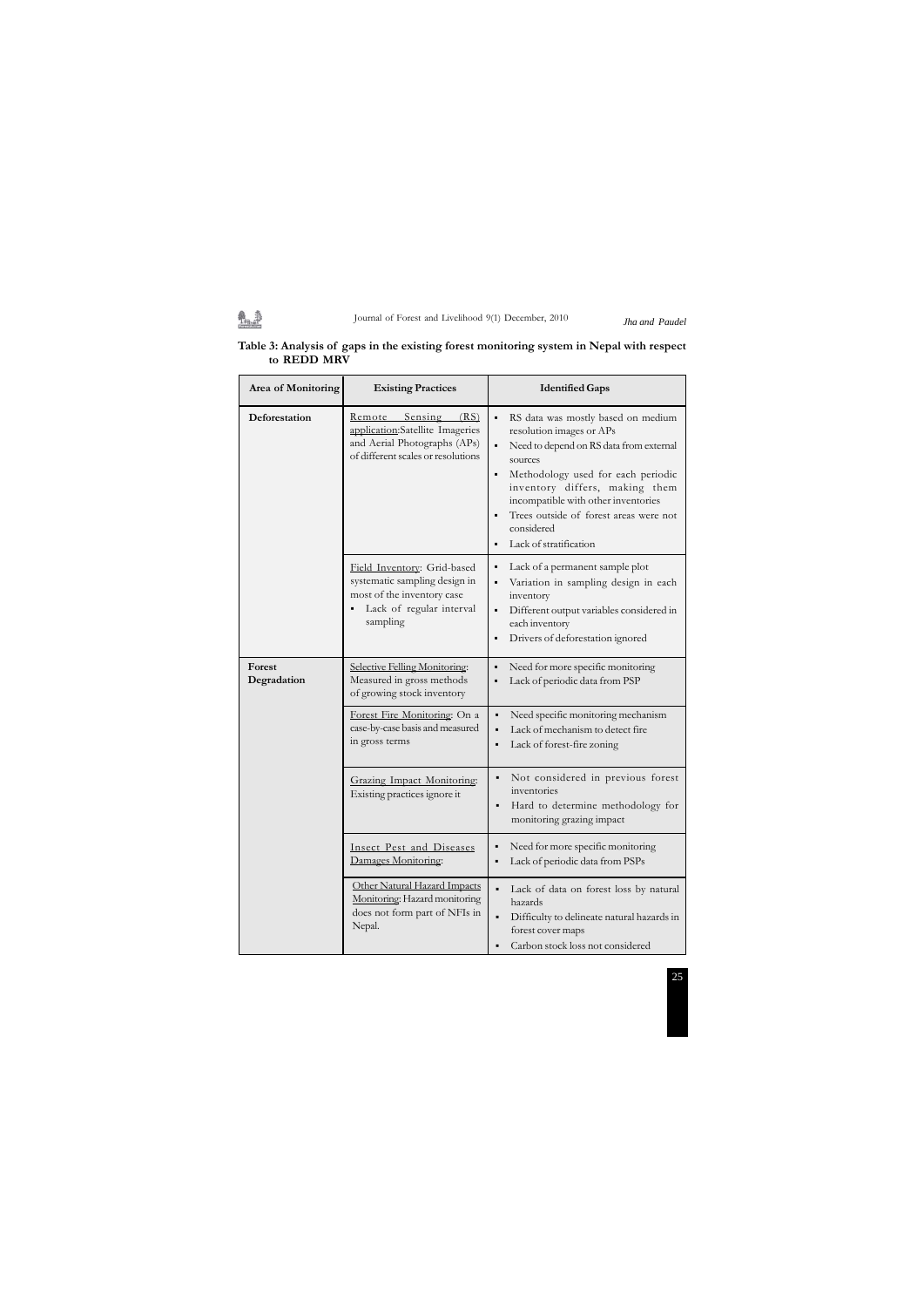# 1.2

### Journal of Forest and Livelihood 9(1) December, 2010



## **Capacity Gaps**

Herold (2009), in his study to assess the capacity of tropical countries to monitor emissions, found that only 3 out of 99 non-annex-I countries currently have the capacity to monitor deforestation and forest degradation. In this line, Nepal does not have a national level land-usechange detection program. Though the DFRS

has been active in generating and maintaining forest statistics in Nepal, there is lack of reliable and consistent periodic data. We have analyzed Nepal's capacity for MRV using Herold's (2009) capacity analysis indicators. This analysis is presented in Table 4.

| Area of Monitoring  | <b>Existing Practices</b>                                                                                                                                                                             | <b>Identified Gaps</b>                                                                                                                                                               |
|---------------------|-------------------------------------------------------------------------------------------------------------------------------------------------------------------------------------------------------|--------------------------------------------------------------------------------------------------------------------------------------------------------------------------------------|
| <b>Carbon Stock</b> | Although NFIs have not<br>included carbon<br>stock<br>calculation, some other studies<br>have attempted to through more<br>general methods (using NFI<br>growing stocks plus allometric<br>equations) | Specific measures required to monitor the<br>carbon stock change among the 3 tiers<br>suggested by IPCC GPG<br>Lack of time-series data on biomass<br>growth for most of the species |
| Co-Benefits         | NFIs does not cover it at all,<br>although, some of the forest-<br>based projects have measured<br>the other benefits and impacts.                                                                    | Biodiversity, socio-economic, and<br>٠<br>watershed services are not covered in the<br>existing structure of forest monitoring<br>and reporting in Nepal.                            |

**Table 4: Key Gaps of Nepal's forest monitoring system with respect to REDD MRV**

| Indicators    | Nepal's existing forest monitoring status                                                                                                                                                                                                                                            |
|---------------|--------------------------------------------------------------------------------------------------------------------------------------------------------------------------------------------------------------------------------------------------------------------------------------|
| Consistency   | There is lack of a consistent and systematic approach for monitoring and recording<br>forest information (esp. deforestation and forest degradation) in Nepal. Methods<br>adopted for periodic forest monitoring are not consistent.                                                 |
| Transparency  | The forest resources inventory database is not publicly available.                                                                                                                                                                                                                   |
| Comparability | Since the methods used for past NFIs were inconsistent, the data is not comparable.                                                                                                                                                                                                  |
| Completeness  | Considering the requirement of REDD MRV (monitoring of deforestation, forest<br>degradation and carbon stock) Nepal lacks sufficient data.                                                                                                                                           |
| Accuracy      | Except the second NFI (1994-1998), all NFIs have excluded error and uncertainty.<br>Even the second NFI data does provide the necessary information about the probable<br>sources of error and uncertainty. Therefore, the accuracy of the existing NFI results<br>are questionable. |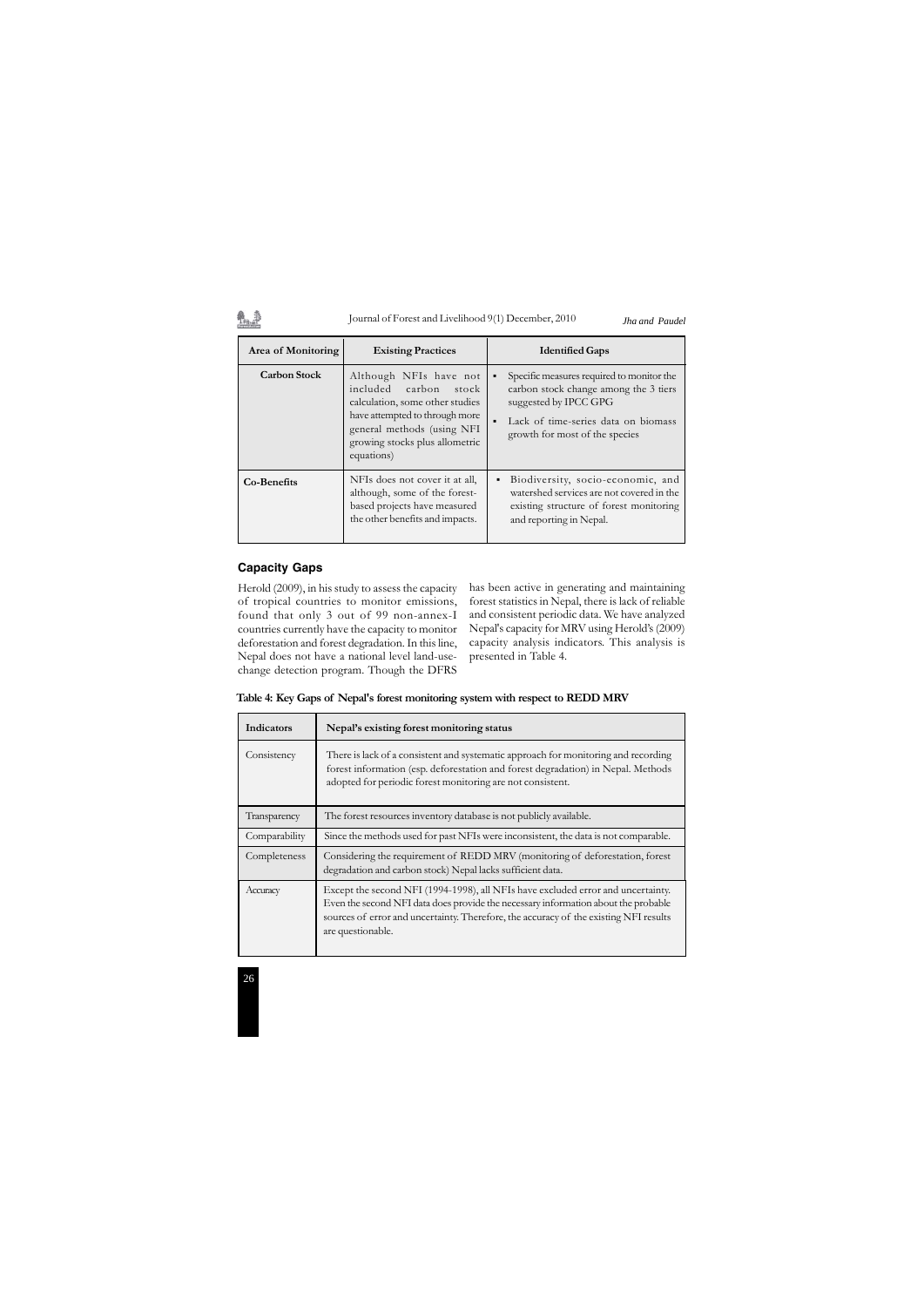## **ISSUES AND CHALLENGES OF DESIGNING REDD+ MRV MECHANISMS IN NEPAL**

The preceding section discussed the gaps of existing forest monitoring mechanisms in Nepal with respect to REDD MRV. In addition to such gaps, there are a number of other issues and challenges for designing a REDD MRV mechanism in Nepal, which are outlined in this section.

#### **Adopting a Suitable Definition of Forest**

Adopting an acceptable definition of forest is an important step in designing REDD+ MRV mechanism in Nepal. The Forest Act 1993 provides an official definition of forest as "any area that is fully or partially covered with trees". However, this definition neither mentions the percentage of crown cover or the stand density necessary for an area to be considered as forest; nor it considers trees outside of designated forest areas eg; Trees Outside Forests(TOFs). The Marrakech Accords under the Kyoto Protocol have made a provision that parties should define 'forest' based on geographical boundaries and other parameters by selecting a single value for: crown area (10-30%); tree height (2-5m); and land area (0.05-1 ha) (Angelsen 2008; UNFCCC 2001). Nepal also needs to follow a consistent definition of forest using the criteria mentioned by the Marrakech Accords.

#### **Scale of Accounting**

While designing the REDD MRV mechanism, an important consideration is the spatial (geographical) scale of accounting. The MRV mechanism needs to be based on the spatial scale on which carbon accounting and financial transactions occur. The REDD literatures (see Chomitz 2006; Ebeling *et al.* 2007 and Pedroni *et al.* 2007), have discussed different scale-based approaches: national, sub-national, and a combination of both (i.e. hybrid or nested). Nepal needs to define an appropriate scale while designing the MRV mechanism. The project/ sub-national level has the advantage of promoting ownership at the local level, but it might have a problem with leakage.A national approach can handle the leakage measurement at inter-regional levels, hence the chances of adjusting additionality and leakage on different regions becomes higher with a national approach. Although the national approach can address the issue of leakage, there might be a lack of motivation and ownership by local actors. It implies that additionality in one part of the country or one kind of land use may be counter affected through leakage in another part of the country or land use. The net benefit of carbon accumulation thus might be negative. Therefore, the choice of scale needs to be made considering the effectiveness, efficiency and equity outcomes of the REDD project at all levels .

## **Approach and Method for Designing MRV Mechanism**

Equally important consideration for designing a REDD MRV system is the methodological choice from the IPCC Good Practice Guidance for Land Use, Land-Use Change and Forestry (GPG LULUCF). The IPCC Guidelines

| Indicators              | Nepal's existing forest monitoring status                                                                                                    |
|-------------------------|----------------------------------------------------------------------------------------------------------------------------------------------|
| Human Resources         | Though donor agencies have contributed to developing Nepal's capacity<br>for NFIs, Nepal still lack sufficient human resources for REDD MRV. |
| Material/Source of Data | Nepal has to depend on external sources for remote sensing data.                                                                             |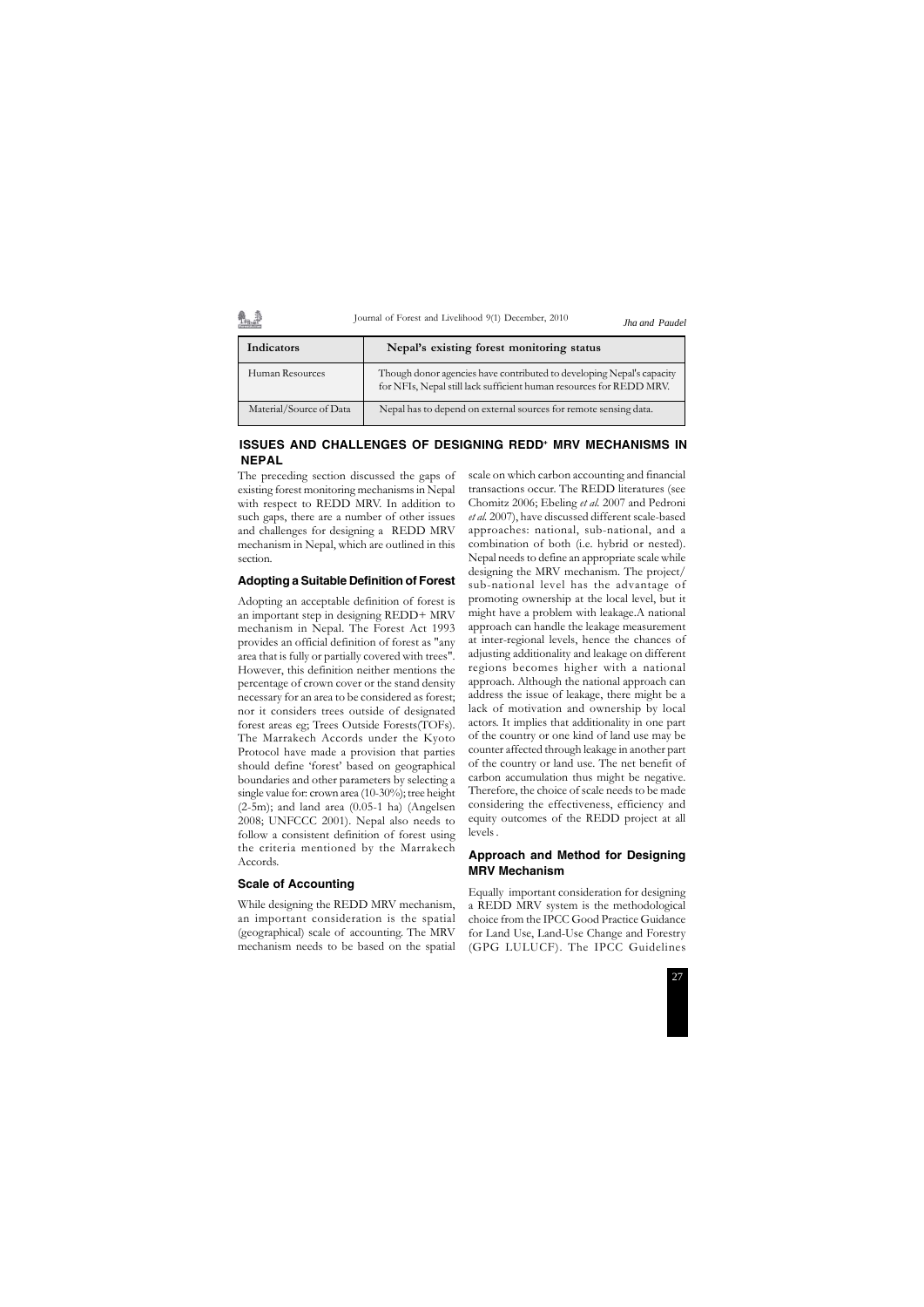

| Tier of IPCC-GPG       | Requirement                                                                                                                                                                                    | Example of Data Needs (e.g. Biomass)                                                                                                                                                                                                                                                                                                    |
|------------------------|------------------------------------------------------------------------------------------------------------------------------------------------------------------------------------------------|-----------------------------------------------------------------------------------------------------------------------------------------------------------------------------------------------------------------------------------------------------------------------------------------------------------------------------------------|
| Tier 1 (basic)         | IPCC methods and<br><b>IPCC</b> default values<br>(no data collection<br>needed)                                                                                                               | Default Mean Annual Increament (MAI) (for<br>degradation) and/or forest biomass stock (for<br>deforestation) values for broad continental forest<br>types—includes six classes for each continental area<br>to encompass differences in elevation and general<br>climatic zone; default values given for all vegetation-<br>based pools |
| Tier 2(intermediate)   | IPCC methods and<br>country specific data<br>for key factors<br>(including more<br>detailed country<br>specific strata)                                                                        | MAI and/or forest biomass values from existing<br>forest inventories and/or ecological studies.<br>Default values provided for all non-tree pools<br>Newly-collected forest biomass data.                                                                                                                                               |
| Tier 3 (mostdemanding) | Country specific<br>methods or models,<br>national inventory<br>of key carbon<br>stocks, repeated<br>measurements of<br>permanent plots to<br>directly measure<br>changes in forest<br>biomass | Repeated measurements of trees from permanent<br>plots and/or calibrated process models. Can use<br>default data for other pools.<br>Stratified by in-country regions and forest type, or<br>estimates from process models.                                                                                                             |

**Table 5: IPCC GPG Tiers for Monitoring for Deforestation and Forest Degradation**

suggest three different (see table 5) methodological approaches for two MRV variables: activity data and emission factors. For the activity data (the change in forest area), the IPCC recommends three different approaches. Similarly for the assessment of emission factors it suggests three different tiers. This guidance suggests the method of estimating GHG

鱼鱼

emissions and the removal under 3 levels of confidence i.e. Tier 1, Tier 2 and Tier 3 (see table 5 ). These tiers represent gradual improvements in accuracy, with tier 3 being the most accurate, with corresponding increase in cost. The IPCC recommends Approach 3 and Tier 2 as the minimum requirements for REDD+ participation (IPCC 2003; GOFC-GOLD 2009).

*Jha and Paudel*

Therefore, selection of the approaches and the and human resource for the MRV (IPCC 2003; Tiers is required while designing the REDD+ MRV system. Selection needs to be based on at least three factors: organization, infrastructure

GOFC-GOLD 2009). The review of these factors above suggests that Nepal should select Tier2 as the best alternative for now.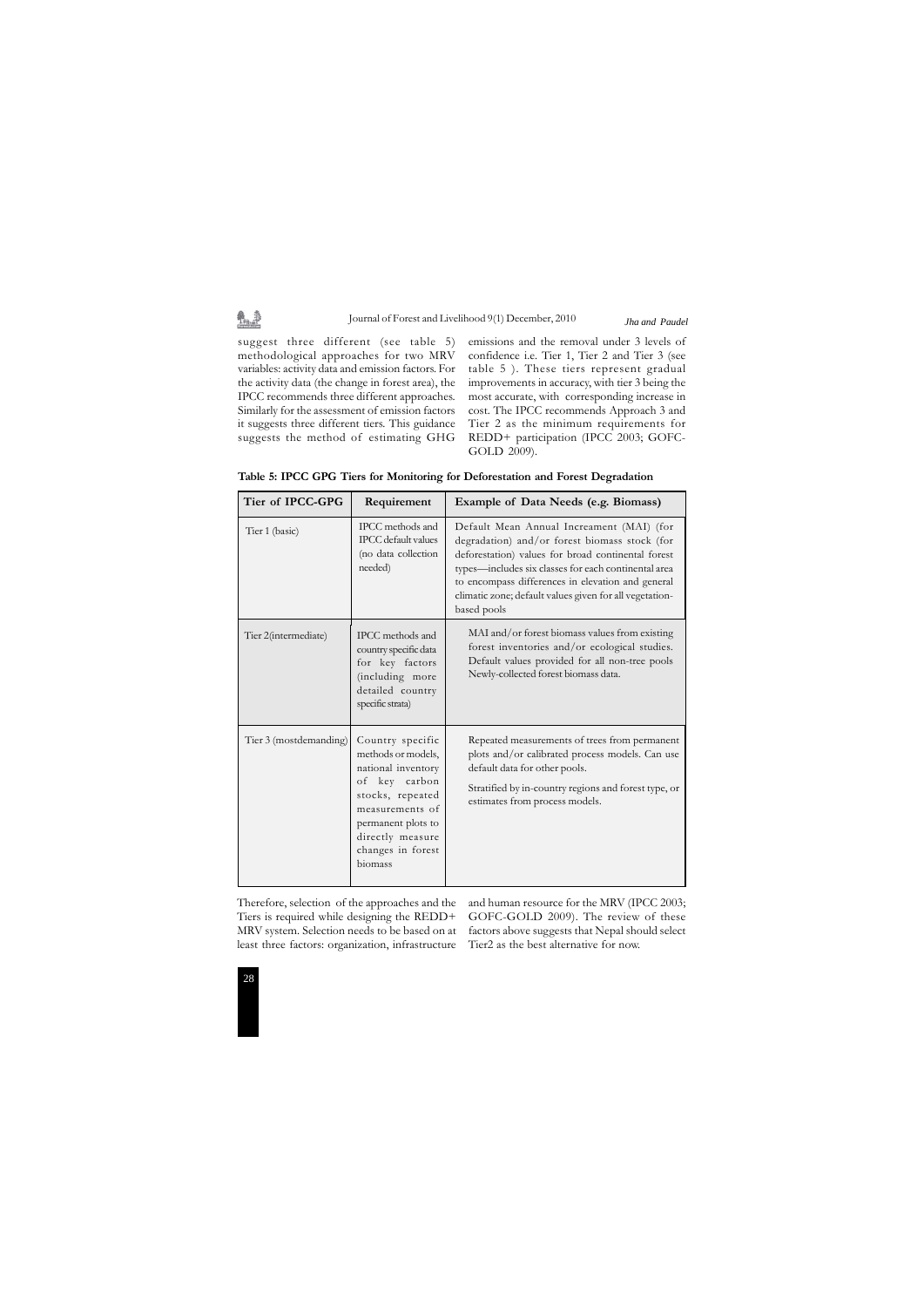#### **Co-Benefits in the REDD MRV System**

魯達

REDD+ not only contributes to reducing forest-based emissions of GHGs, but also creates co-benefits. The co-benefits include enhanced watershed functions, maintenance of local climate regimes, restoration of soils and biogeochemical systems, and conservation of aquatic and terrestrial biodiversity (Parker *et al.* 2009; CCBA 2008). Similarly, the socioeconomic benefits and impacts may include impacts on livelihoods or improvements in community health. Therefore, the MRV system should address the monitoring, reporting and verification of the co-benefits generated from REDD implementation.

However, such conditions for MRV design are very difficult to achieve in practice in Nepal, for multiple reasons. First, the forest provides a number of associated benefits to the rural economy of Nepal, and specifying them for REDD MRV is challenging. Second, the choice of methods for assessing a wide range of cobenefits is another cumbersome task. Third, the existing lack of institutional capacity could also be a limiting factor for considering co-benefits in an MRV mechanism. Finally, the diversity of stakeholders and prospect gaining consensus among them is also a great challenge for Nepal (Kotru 2008). Amidst these challenges, any REDD+ MRV system cannot ignore incorporating the co-benefits as one of the most vital design elements.

## **Design of the MRV Governance Structure**

The designing of a governance mechanism for MRV is one of the most challenging tasks for any developing country preparing for REDD. The task has become challenging due to the existence of weaker institutions and infrastructure than demanded by REDD requirements. Moreover, developing countries have their own specific methodological and

capacity needs in addition to infrastructure and technological needs (Herold 2009) that make it urgent to establish an efficient, transparent and effective REDD governance structure. This overall (REDD) governance structure should hence also include an efficient MRV governance structure. In the case of Nepal, the points described below need more attention.

*Institutional Accountability:* At present, DFRS seems to be the most potential organization with the most potential for monitoring deforestation and forest degradation; however there are doubts about the efficiency, effectiveness and transparency of the DFRS. So, there is a need for a multistakeholder decision-making body to oversee the policy formulation and decision-making processes making it transparent, efficient and effective.

*Multi-faceted equity:* Nepal has diverse forms of forest management regimes including different community-based models and government-management. The design of REDD governance in Nepal must consider all of these management regimes and their associated institutions. The issue of equity is an important aspect to be considered for designing the governance mechanisms for REDD in general and MRV in particular.

*Transparency:* As envisioned in the REDD architecture, there will be financial transactions between the buyer and seller. However, there are still issues of poor governance and anomalies in government, which raises the issue of transparency.

*Participation and Indigenous People's Rights:* Considering the fact that about 80% of Nepal's population depend on the forest for earning their livelihoods—especially the forest dependent poor, women,indigenous communities and marginalized peoples—and also the great concern in the REDD process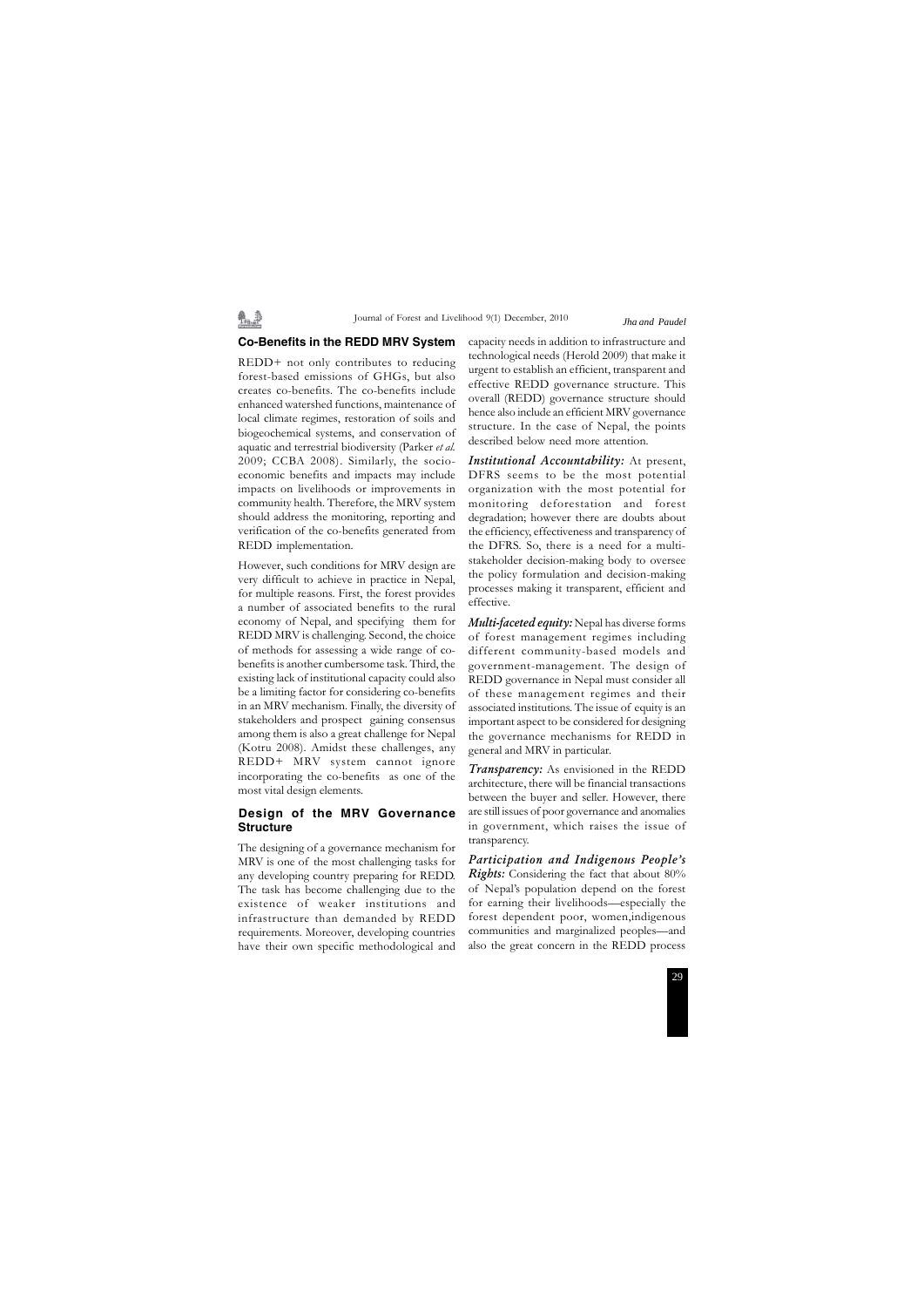

for the rights of local communities, the establishment of a REDD governance mechanism needs to consider the rights of local and indigenous communities.

"…♪

*Consideration of the Future Political Scenario:* The ongoing process of state restructuring toward a federalist model (GoN 2006) will have implications for institutional mechanisms like REDD MRV. Therefore, the forthcoming REDD+ MRV system should be flexible enough to recapture the potential restructuring in the national governance system in the future. In that case, the system should in general counsider at least three layers: national (centre/union), sub-national (state/district) and local (municipalities/VDCs) structures in its proposal with spaces to restructure if needed.

*Design of Verification System:* Since the REDD+ mechanism requires an MRV system to be in place after 2012, with explicit mention of a verification system for gauging deforestation and forest degradation, Nepal also needs to propose such mechanisms. Lack of mechanisms for verification in the part existing and ideological variations in the international level for a universally accepted verification system poses distinct challenges for Nepal's MRV design.

#### **CONCLUSION**

Designing appropriate institutional mechanisms is a critical aspect of REDD+ MRV system development for the UNFCCC member countries. Therefore, in addition to principles such as relevance, comprehensiveness, consistency, efficiency, robustness suggested in the sourcebook (GOFC-GOLD 2009), there might be some other principles like participation, equity, long-term stability and compatibility with existing institutional mechanisms to be considered emphatically for Nepal. In this context, the MRV system in Nepal should not only meet the international standards but also consider the voice of the local and indigenous communities of Nepal.

Considering the higher cost of establishing a new structure for REDD in general and for MRV in particular, and the lack of specialized human resources, the upgrading of the existing institutional infrastructure should be the first priority. To achieve this, the strengthening of the current policy and institutional architecture is the best alternative. For instance, the central forest-monitoring organization, DFRS, can be enlarged by adding an additional division to deal with REDD+ implementation. Alternatively, the current Forest Survey Division under the DFRS can be modified structurally to make it compatible with REDD implementation. Operational Guidelines specifying the role and responsibilities of such bodies can be designed to accommodate the performance, as per the expectations of international organizations under the UNFCCC. However, a policymaking and decision-making forum will be required to oversee the MRV mechanisms and to play a coordinating role among the multiple stakeholders.

Considering the financial implication and the technical capacity of the country, Nepal can adopt a Tier 2 MRV mechanism. Even within the Tier 2 methodology, cost effectiveness needs to be considered. For example, the country can acquire free-of-cost, medium-resolution satellite imageries for mapping deforestation at the national level. This can also be accompanied by ground-based forest inventories to generate some local engagement and employment and complement the government's monitoring capacity. The National Forest Resource Assessment 2010 (FRA 2010) should be taken as an opportunity to design a low-cost REDD+ MRV system.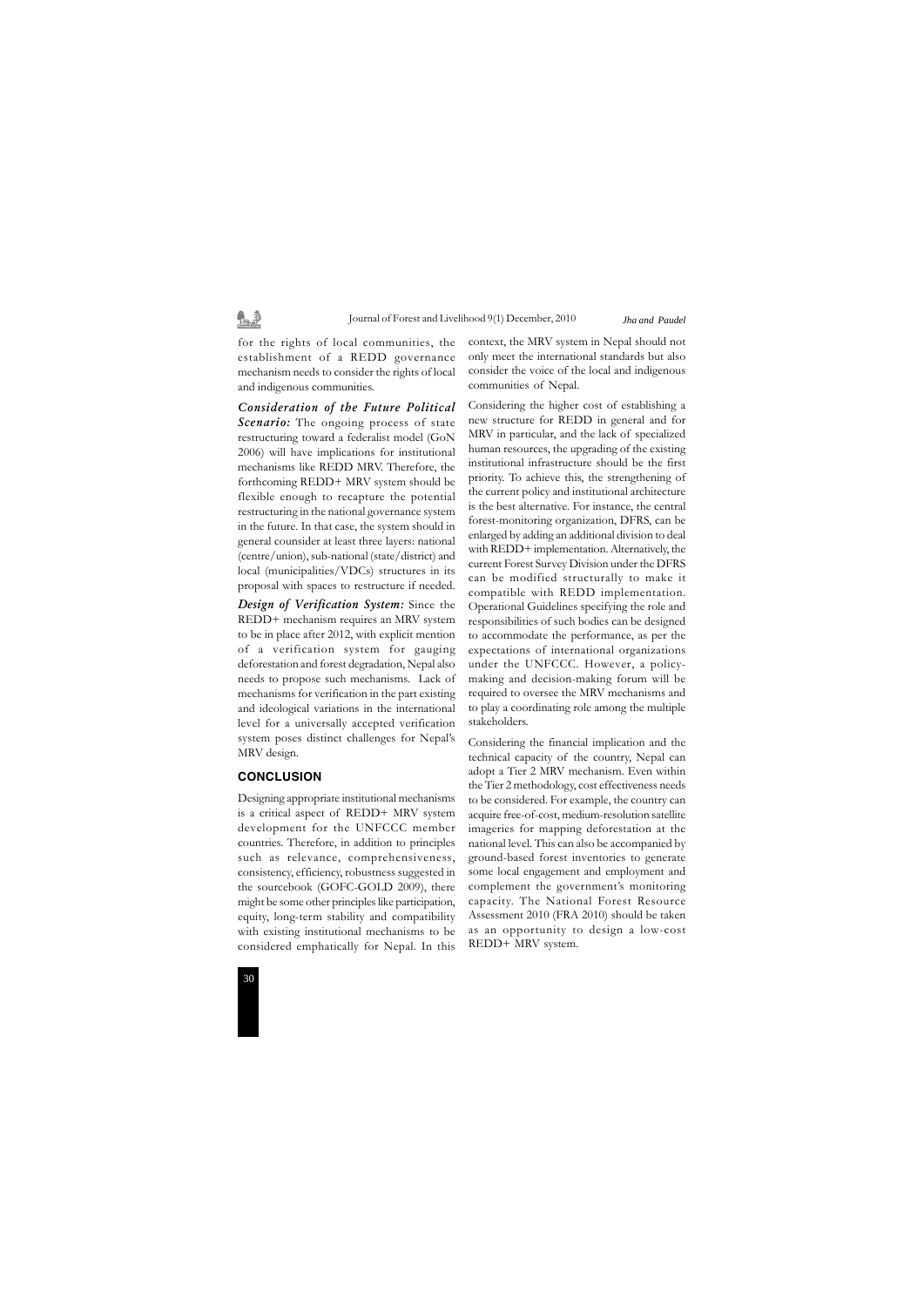#### **REFERENCES**

- **Acharya, K. P & Dangi, R.** 2009. Forest Degradation in Nepal: Review of Data and Methods. Case Studies on Measuring and Assessing Forest Degradation. FAO.
- **Angelsen, A**. (Eds.) 2008. Moving ahead with REDD: Issues, options and implications. Bogor: CIFOR, Bogor, Indonesia.
- **Barnsley, I.** 2009. Reducing Emissions from Deforestation and Forest Degradation in Developing Countries (REDD): A guide for Indigenous Peoples. United Nations University Institute of Advanced Studies: Yokohama.
- **Breidenich, C. &Bodansky, D.** 2009. Measurement, Reporting and Verification in a Post-2012 Climate Agreement. Arlington:The Pew Center on Global Climate Change.
- **CCBA** 2008. Climate, Community and Biodiversity Project Design Standards. Second Edition. CCBA, Arlington, VA. Available at: www.climate-standards.org (Retrived on April 3, 2010).
- **Chomitz, K.M**. 2006. Policies for National-level Avoided Deforestation Programs: A Proposal for Discussion. Background Paper for Policy Research Report on Tropical Deforestation, Draft1.3 for discussion.
- **DFRS** 2004. An Introduction to Department of Forest Research and Survey (Brochure in Nepali). Department of Forest Research and Survey. Kathmandu, Nepal.
- **DoF** 2005. *Forest* Cover Change Analysis of the Terai districts (1990/91-2000/01). Kathmandu, Nepal. Department of Forest.
- **Ebeling, J., Neeff, T., Henders, S., Moore, C., Fehse, J., Sari, A., Wolfowitz, D., Peskett, L. & Harkin, Z.** 2007. IFCA Study 3: Payment Mechanisms, Distribution, and Institutional Arrangements. DRAFT prepared for the Government of Indonesia Working Group on Reducing Emissions from Deforestation and Forest Degradation in Indonesia (REDDI).
- **Ellis, J. & Moarif, S.** 2009. GHG Mitigation Actions: MRV Issues and Options. OECD and IEA report from March 2009. Report Reference: COM/ENV/EPOC/IEA/ SLT(2009)1.
- **FAO** 2005. Global Forest Resources Assessment 2005: Nepal Country Report. Forestry Department, FAO, Country Report No 192. Rome: FAO.
- **GOFC-GOLD** 2009. Reducing Greenhouse Gas Emissions from Deforestation and Degradation in Developing Countries: A Sourcebook of Methods and Procedures for Monitoring, Measuring and Reporting. GOFC-GOLD Report version COP14-2. Alberta: GOFC-GOLD Project Office, Natural Resources Canada, Canada.
- **GoN** 2006. Interim Constitution of Nepal. Himali Prakashan: Kathmandu. Government of Nepal.
- Herold, M. 2009. An Assessment ofNational Forest Monitoring Capacities in Tropical Non-Annex I Countries: Recommendations for Capacity Building. Global Observation of Forest and Land Cover Dynamics. Land Cover Project Office, Friedrich Schiller University Jena for the Prince's Rainforests Project and the Government of Norway.
- **IPCC** 2003. Good Practice Guidance for LandUse, Landuse Change and Forestry. Intergovernmental Panel on Climate Change
- **JAFTA** 2000. Information System Development Project for the management of tropical forest. Activity Report of Wide Area Tropical Forest Resources Survey. Kathmandu: Japan Forest Technical Association, Nepal.
- **Kotru,** R**.** 2008. Nepal's National REDD Framework: How to Start? *Journal of Forest and Livelihood,* **8**(1): 52.
- **LRMP** 1986*.* Land Resource Mapping Project: Summary Report. Kathmandu: His Majesty Government of Nepal /Government of Canada/Kenting Earth Sciences Limited, Nepal.
- **MPFS** 1989. Master Plan for Forestry Sector: Main Report. Ministry of Forest and Soil Conservation: Kathmandu, Nepal.
- **NFI** 1994. Forest Resources of Nepal. Publication no 74, Kathmandu: National Forestry Inventory, Department of Forest Research and Survey.
- **Parker, C., Mitchell, A., Trivedi, M., Mardas, N. & Sosis, K**. 2009. The Little REDD+ Book. Oxford: Global Canopy Program. UK.
- **Pedroni, L., Streck, C., Estrada, M. & Dutschke, M.** 2007. The Nested Approach. A Flexible Mechanism to Reduce Emissions from Deforestation. .CATIE, Turrialba,Costa Rica.